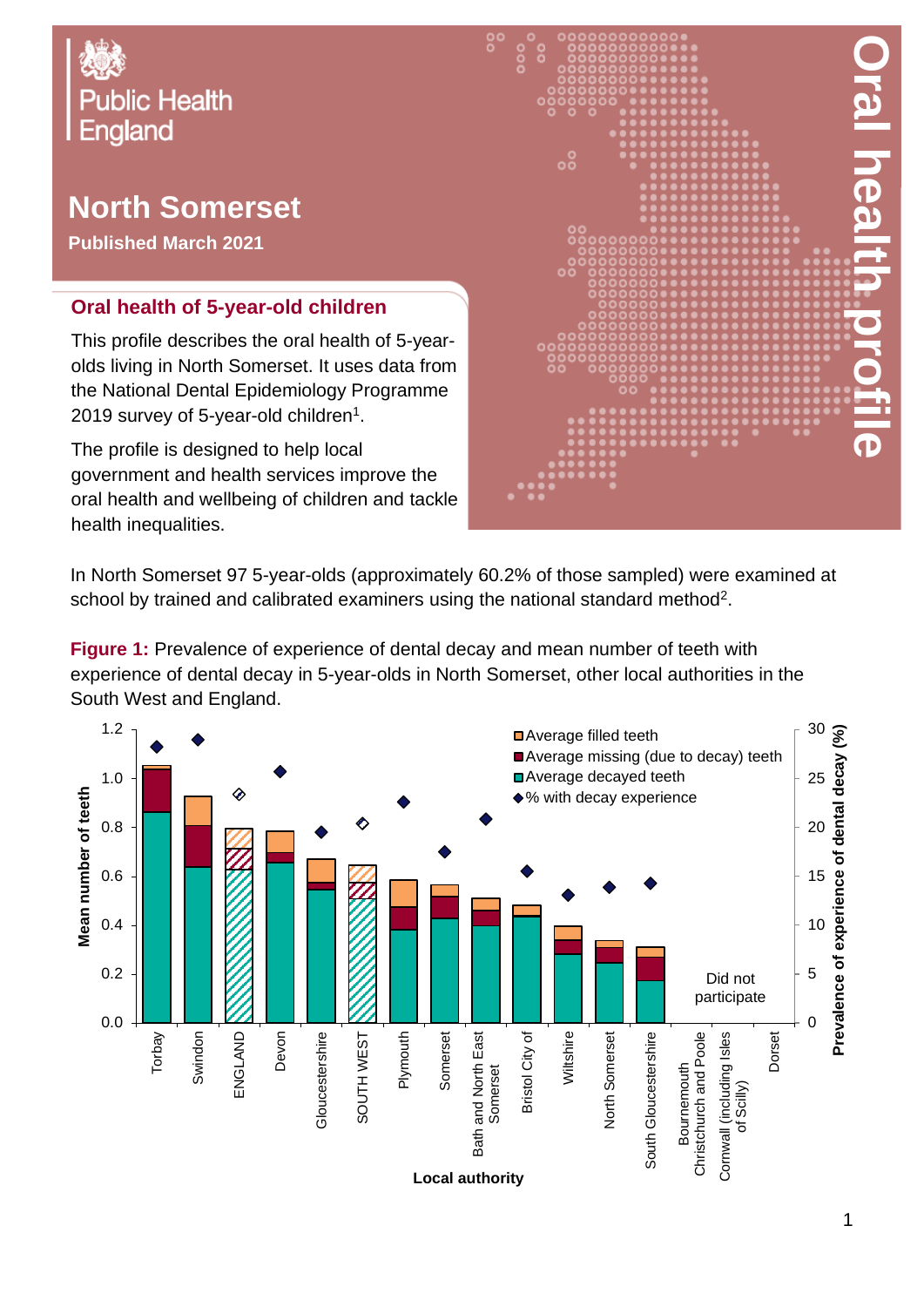**Table 1:** Experience of dental decay in 5-year-olds in North Somerset, other local authorities in the South West and England.

| Local authority                               | Prevalence<br><b>of</b><br>experience<br>of dental<br>decay (%) | Mean number of teeth<br>with experience of<br>dental decay in all<br>examined children<br>n (95% confidence<br>intervals) | Mean number of teeth<br>with experience of<br>dental decay in children<br>with any decay<br>experience<br>n (95% confidence<br>intervals) |  |
|-----------------------------------------------|-----------------------------------------------------------------|---------------------------------------------------------------------------------------------------------------------------|-------------------------------------------------------------------------------------------------------------------------------------------|--|
| Swindon                                       | 28.9                                                            | 0.9<br>$(0.59 - 1.27)$                                                                                                    | 3.2<br>$(2.33 - 4.08)$                                                                                                                    |  |
| Torbay                                        | 28.2                                                            | 1.1<br>$(0.77 - 1.34)$                                                                                                    | 3.7<br>$(3.01 - 4.44)$                                                                                                                    |  |
| Devon                                         | 25.7                                                            | 0.8<br>$(0.65 - 0.91)$                                                                                                    | 3.0<br>$(2.69 - 3.41)$                                                                                                                    |  |
| <b>ENGLAND</b>                                | 23.4                                                            | 0.8<br>$(0.78 - 0.81)$                                                                                                    | 3.4<br>$(3.36 - 3.44)$                                                                                                                    |  |
| Plymouth                                      | 22.6                                                            | 0.6<br>$(0.36 - 0.81)$                                                                                                    | 2.6<br>$(1.82 - 3.36)$                                                                                                                    |  |
| <b>Bath and North East</b><br>Somerset        | 20.8                                                            | 0.5<br>$(0.32 - 0.70)$                                                                                                    | 2.5<br>$(1.86 - 3.04)$                                                                                                                    |  |
| <b>SOUTH WEST</b>                             | 20.4                                                            | 0.6<br>$(0.59 - 0.70)$                                                                                                    | 3.2<br>$(2.99 - 3.34)$                                                                                                                    |  |
| Gloucestershire                               | 19.5                                                            | 0.7<br>$(0.56 - 0.78)$                                                                                                    | 3.4<br>$(3.02 - 3.85)$                                                                                                                    |  |
| Somerset                                      | 17.5                                                            | 0.6<br>$(0.47 - 0.66)$                                                                                                    | 3.2<br>$(2.84 - 3.63)$                                                                                                                    |  |
| Bristol, City of                              | 15.5                                                            | 0.5<br>$(0.22 - 0.74)$                                                                                                    | 3.1<br>$(1.91 - 4.31)$                                                                                                                    |  |
| South Gloucestershire                         | 14.3                                                            | 0.3<br>$(0.15 - 0.47)$                                                                                                    | 2.2<br>$(1.36 - 2.99)$                                                                                                                    |  |
| <b>North Somerset</b>                         | 13.9                                                            | 0.3<br>$(0.11 - 0.56)$                                                                                                    | 2.4<br>$(1.77 - 3.09)$                                                                                                                    |  |
| Wiltshire                                     | 13.1                                                            | 0.4<br>$(0.23 - 0.56)$                                                                                                    | 3.0<br>$(2.24 - 3.8)$                                                                                                                     |  |
| Bournemouth,<br><b>Christchurch and Poole</b> | <b>Did Not Participate</b>                                      |                                                                                                                           |                                                                                                                                           |  |
| Cornwall (including Isles<br>of Scilly)       | Did Not Participate                                             |                                                                                                                           |                                                                                                                                           |  |
| <b>Dorset</b>                                 | Did Not Participate                                             |                                                                                                                           |                                                                                                                                           |  |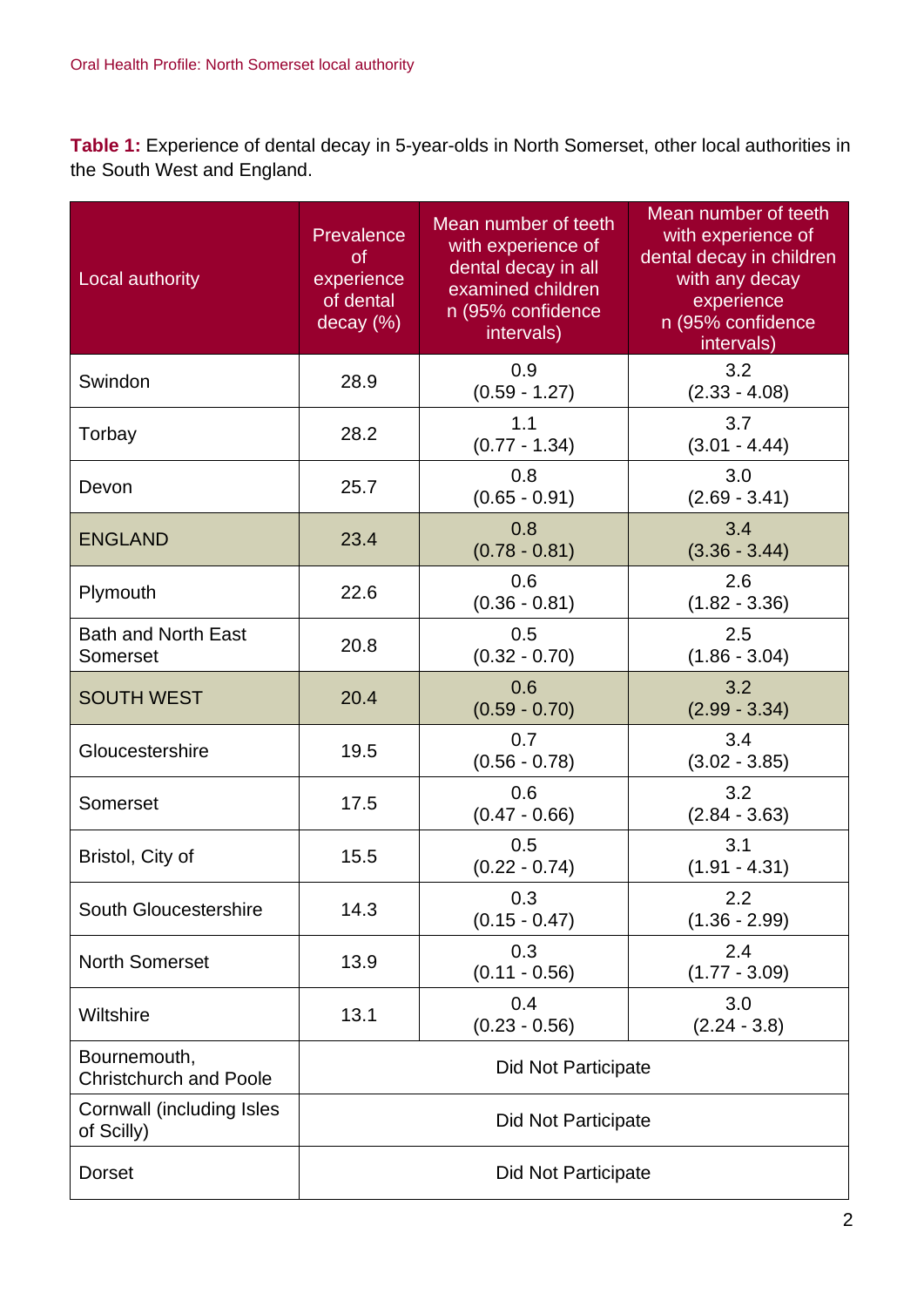**Table 2.** Measures of oral health among 5-year-olds in North Somerset, it's statistical neighbours,<sup>i</sup> the South West and England.

|                                                                                                    | <b>North</b><br><b>Somerset</b> | Statistical<br>neighbour within<br><b>South West:</b><br><b>South</b><br>Gloucestershire | <b>Statistical</b><br>neighbour<br>comparator 1:<br>Worcestershire | <b>South</b><br><b>West</b> | <b>England</b> |
|----------------------------------------------------------------------------------------------------|---------------------------------|------------------------------------------------------------------------------------------|--------------------------------------------------------------------|-----------------------------|----------------|
| Prevalence of<br>experience of dental<br>decay                                                     | 13.9%                           | 14.3%                                                                                    | 17.5%                                                              | 20.4%                       | 23.4%          |
| Mean number of teeth<br>with experience of<br>dental decay                                         | 0.3                             | 0.3                                                                                      | 0.5                                                                | 0.6                         | 0.8            |
| Mean number of teeth<br>with experience of<br>decay in those with<br>experience of dental<br>decay | 2.4                             | 2.2                                                                                      | 2.9                                                                | 3.2                         | 3.4            |
| Mean number of<br>decayed teeth in<br>those with experience<br>of dental decay                     | 1.5                             | 1.3                                                                                      | 2.4                                                                | 2.5                         | 2.7            |
| Proportion with active<br>decay                                                                    | 10.0%                           | 10.7%                                                                                    | 15.1%                                                              | 17.3%                       | 20.4%          |
| Proportion with<br>experience of tooth<br>extraction <sup>ii</sup>                                 | 2.1%                            | 3.6%                                                                                     | 1.1%                                                               | 1.9%                        | 2.2%           |
| Proportion with dental<br>abscess                                                                  | 0.0%                            | 0.0%                                                                                     | 1.8%                                                               | 1.0%                        | 1.0%           |
| Proportion with teeth<br>decayed into pulp                                                         | 0.0%                            | 1.4%                                                                                     | 2.6%                                                               | 2.2%                        | 3.3%           |
| Proportion with decay<br>affecting incisorsii                                                      | 0.0%                            | 1.7%                                                                                     | 3.5%                                                               | 4.0%                        | 5.2%           |
| Proportion with high<br>levels of plaque present<br>on upper front teethiv                         | 0.0%                            | 0.0%                                                                                     | 0.6%                                                               | 1.9%                        | 1.2%           |

<sup>i</sup>generated by the children's services statistical neighbour benchmarking tool, the neighbour within the South West has "Extremely Close" comparator characteristics and the national neighbour 1 has "Extremely Close" comparator characteristics<sup>3</sup>.

ii experience of extraction of one or more teeth on one or more occasions.

iii dental decay involving one or more surfaces of upper anterior teeth.

iv indicative of poor tooth brushing habits.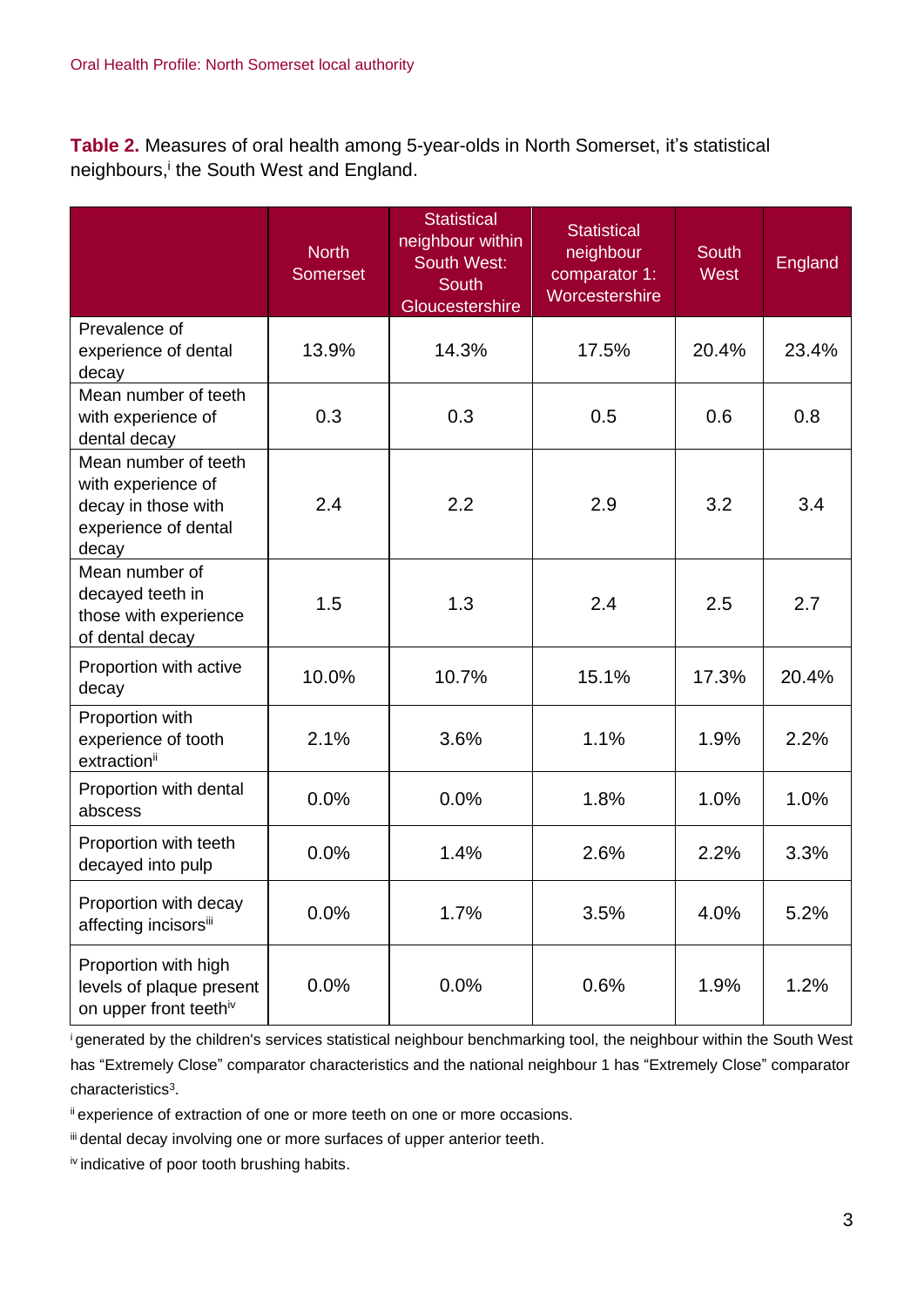**Figure 2:** Prevalence of experience of dental decay in 5-year-olds in North Somerset, by local authority Index of Multiple Deprivation (IMD) 2019 quintiles.



Error bars represent 95% confidence limits

**Figure 3:** Slope index of inequality in the prevalence of experience of dental decay in 5-yearolds in the South West.



Error bars represent 95% confidence limits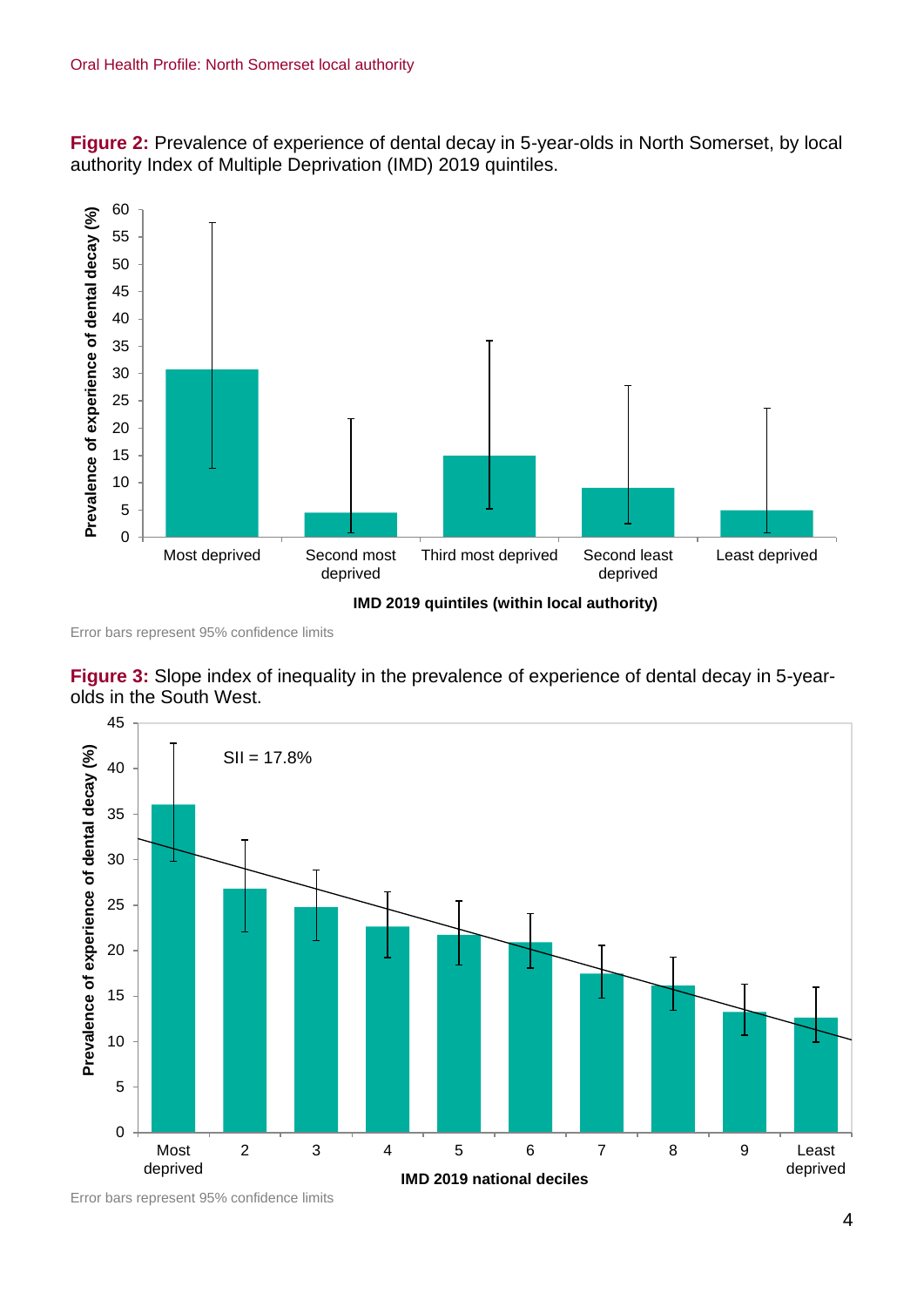**Figure 4:** Prevalence of experience of dental decay in 5-year-olds in North Somerset, the South West and England, by year.



Error bars represent 95% confidence limits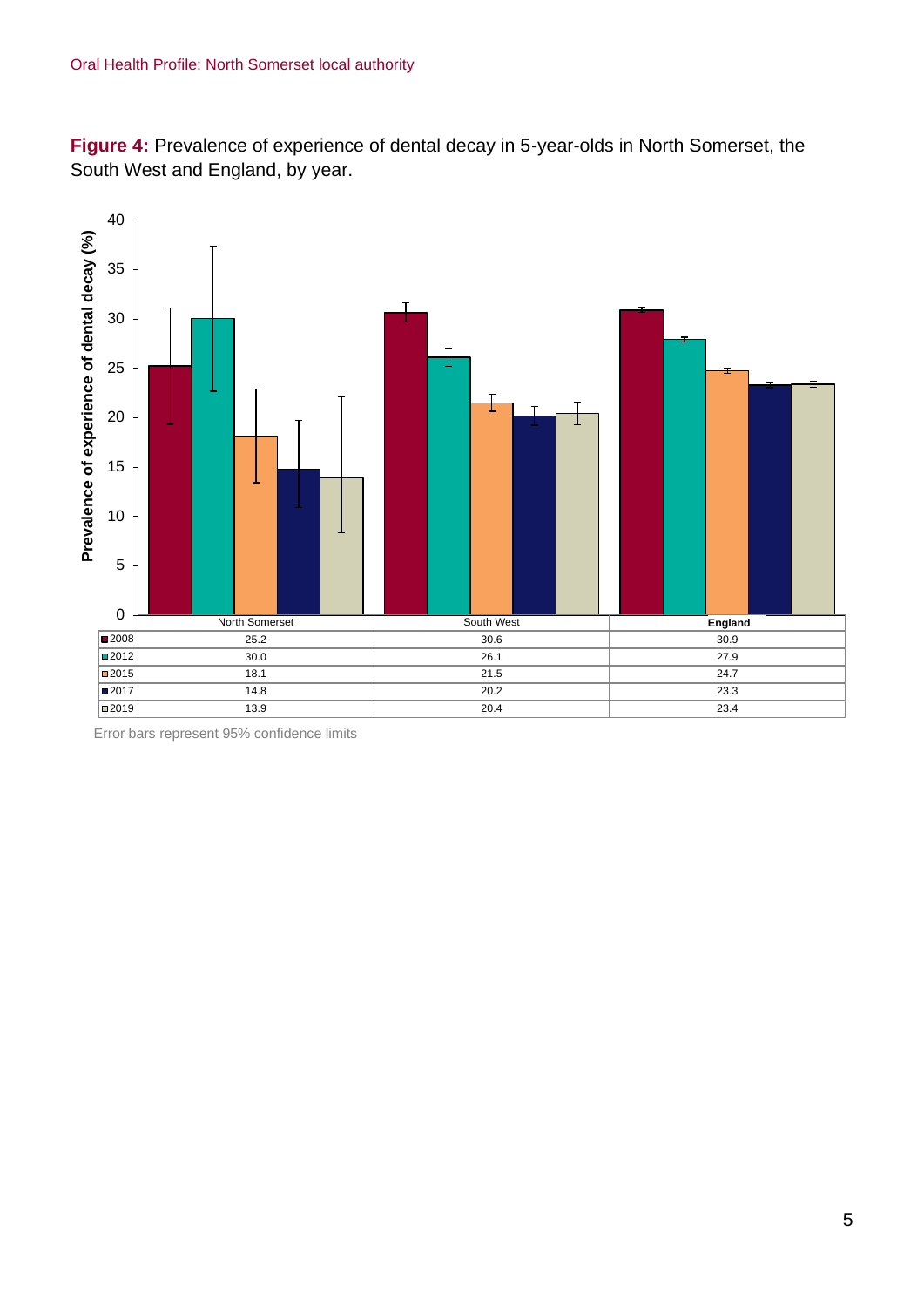**Table 3:** Experience of dental decay in 5-year-olds in the South West, by ethnic group.

| Ethnic group                    | Number of<br>children<br>examined<br>(N) | <b>Prevalence of</b><br>experience of<br>dental decay<br>(% ) | Mean number of teeth<br>with experience of<br>dental decay among<br>children with any<br>experience of dental<br>decay n (95% CI) | Prevalence of<br>dental decay<br>affecting incisors<br>(% ) |
|---------------------------------|------------------------------------------|---------------------------------------------------------------|-----------------------------------------------------------------------------------------------------------------------------------|-------------------------------------------------------------|
| Asian / Asian<br><b>British</b> | 135                                      | 42.2                                                          | 4.3<br>$(3.39 - 5.21)$                                                                                                            | 24.4                                                        |
| Black / Black<br><b>British</b> | 53                                       | 24.5                                                          | 2.2<br>$(1.34 - 3.12)$                                                                                                            | 3.8                                                         |
| Mixed                           | 167                                      | 21.6                                                          | 3.7<br>$(2.72 - 4.72)$                                                                                                            | 4.8                                                         |
| Not provided                    | 69                                       | 20.3                                                          | 3.2<br>$(2.14 - 4.29)$                                                                                                            | 5.8                                                         |
| White                           | 4,577                                    | 19.1                                                          | 3.0<br>$(2.85 - 3.21)$                                                                                                            | 3.2                                                         |
| Other ethnic<br>background      | 20                                       | 5.0                                                           | 2.0<br>$(2.0 - 2.0)$                                                                                                              | 0.0                                                         |
| South West                      | 5,021                                    | 20.4                                                          | 3.2<br>$(2.99 - 3.34)$                                                                                                            | 4.0                                                         |

**Figure 5:** Prevalence of experience of dental decay in 5-year-olds in the South West, by ethnic group.



Error bars represent 95% confidence limits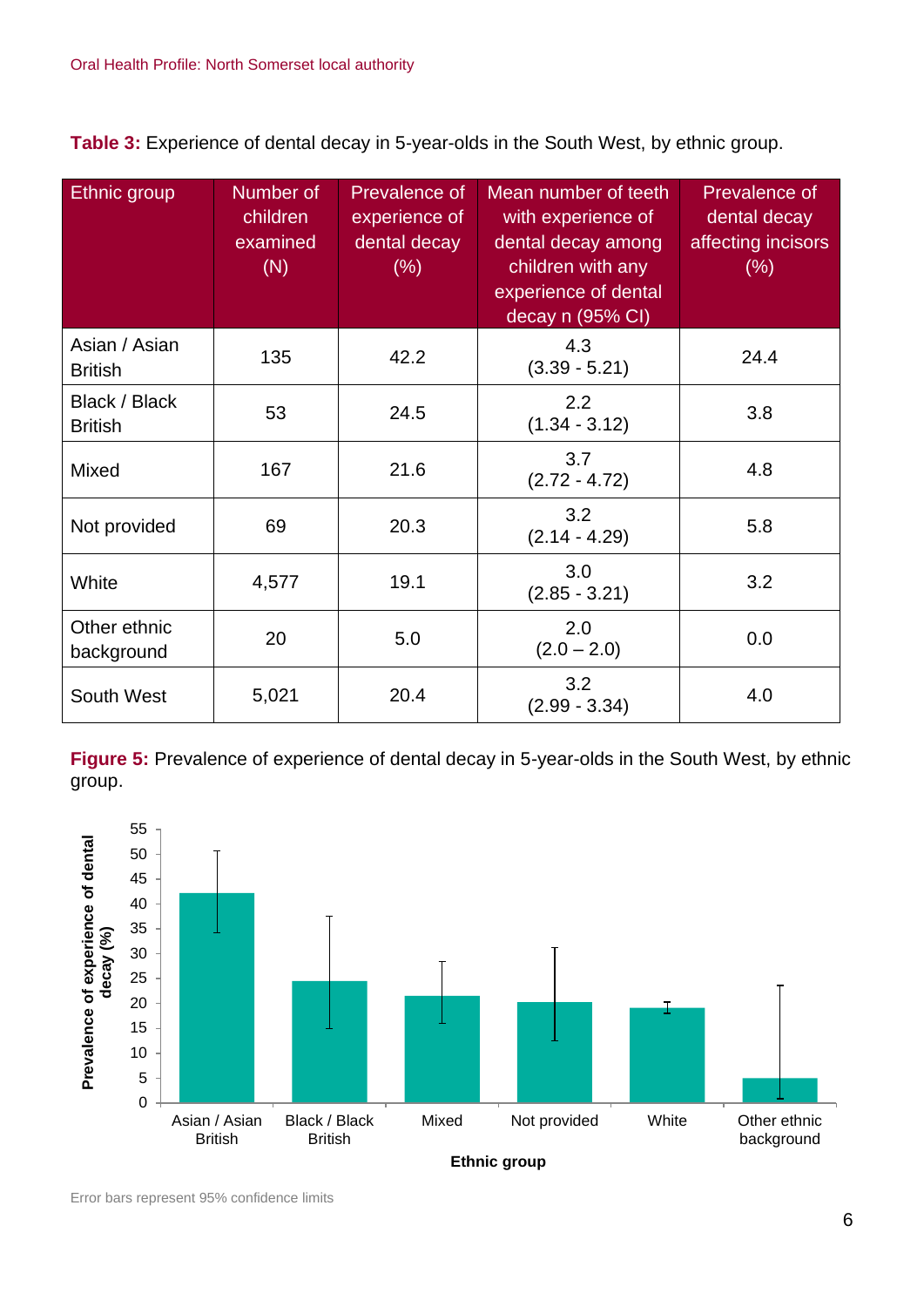## **Summary**

In North Somerset average levels of dental decay are lower than the average for England.

The small sample size means it is not possible to provide information at ward level. Future surveys could be commissioned to provide larger samples to facilitate local analysis. Commissioning High Quality Information to Support Oral Health Improvement: A toolkit about dental epidemiology for local authorities, commissioners and partners is available to support the commissioning of oral health surveys $4$ .

Public health interventions can improve child oral health at a local level. Local authorities improving oral health: commissioning better oral health for children and young people is available to support local authorities to commission oral health improvement programmes for children and young people aged up to 19 years<sup>5</sup>.

If further local analysis is required, please contact the national dental public health team: DentalPHIntelligence@phe.gov.uk

### **References**

1. Public Health England (2020). National Dental Epidemiology Programme for England: oral health survey of 5-year-olds 2019 [Online]. Available at: <https://www.gov.uk/government/statistics/oral-health-survey-of-5-year-old-children-2019> [Accessed 29 May 2020].

2. Pine, C.M., Pitts, N.B. and Nugent, Z.J. (1997a). British Association for the Study of Community Dentistry (BASCD) guidance on the statistical aspects of training and calibration of examiners for surveys of child dental health. A BASCD co-ordinated dental epidemiology programme quality standard. Community Dental Health 14 (Supplement 1):18-29.

3. Children's services statistical neighbour benchmarking tool [online]. Available at: [www.gov.uk/government/publications/local-authority-interactive-tool-lait](http://www.gov.uk/government/publications/local-authority-interactive-tool-lait) [Accessed 29 May 2020].

4. Public Health England (2016). Commissioning high quality information to support oral health improvement. A toolkit about dental epidemiology for local authorities, commissioners and partners [Online]. Available at:

[https://assets.publishing.service.gov.uk/government/uploads/system/uploads/attachment\\_data/](https://assets.publishing.service.gov.uk/government/uploads/system/uploads/attachment_data/file/773332/Commissioning_High_Quality_Information_to_Support_Oral_Health_Improvement.pdf) file/773332/Commissioning High Quality Information to Support Oral Health Improvement. [pdf](https://assets.publishing.service.gov.uk/government/uploads/system/uploads/attachment_data/file/773332/Commissioning_High_Quality_Information_to_Support_Oral_Health_Improvement.pdf)